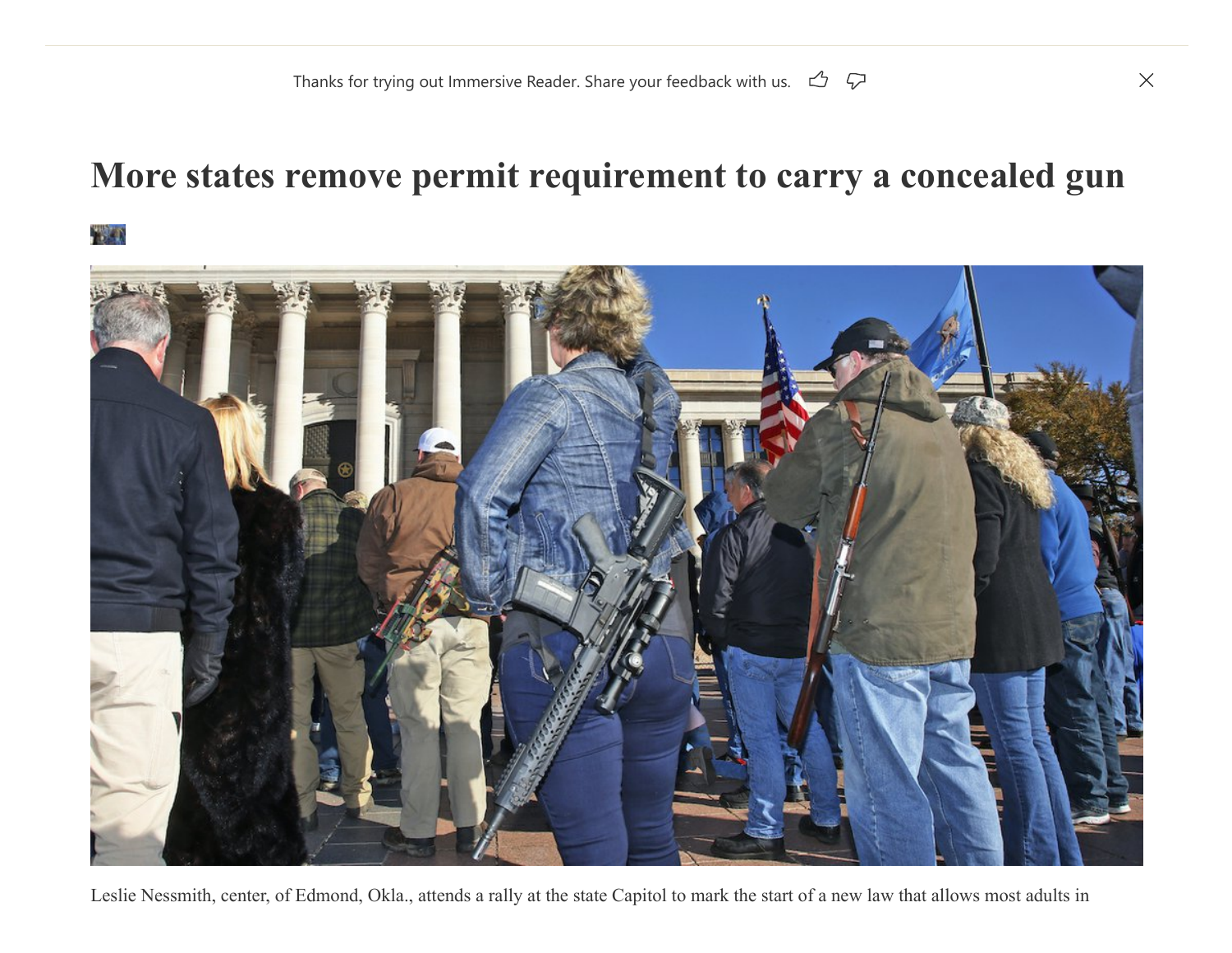Oklahoma to carry a firearm in public without a background check or training, Nov. 1, 2019, in Oklahoma City. (AP)

## **If Your Time is short**

- State legislatures over the past decade have increasingly passed laws to allow eligible individuals to conceal carry a firearm without a permit. When new laws that passed in 2022 take effect, permitless carry will be the law in half the states.
- Permitless carry laws don't change the requirement that individuals who buy a gun from a federal licensed dealer must undergo a background check.
- Multiple experts told us that there isn't enough long-range data to evaluate the impact of permitless carry on gun violence.

People who want to [drive a car,](https://worldpopulationreview.com/state-rankings/driving-age-by-state) [go fishing](https://www.findlaw.com/state/state-fish-and-game-laws/fishing-laws-by-state-findlaw.html) or shampoo peoples' hair at a [blow dry bar](https://goldwaterinstitute.org/2019-03-19-tangled-blow-drying-a-crime/) typically have to obtain a government permit or license. But an increasing number of states no longer require residents to obtain a permit from a local law enforcement agency to carry a concealed gun.

Twenty-five states now have permitless concealed carry laws, most of them passed since 2015, with a spike in 2021 and 2022. In March [alone, governors signed permitless carry laws in Ohio, Indiana and Alabama that will take effect over the next several months. Georgia Gov.](https://www.ajc.com/politics/gov-kemp-to-sign-bill-allowing-concealed-carry-of-handguns-without-a-license/KO7EQUS3IVGWNDISVAKBGOMZOA/) Brian Kemp signd a permitless carry bill April 12.

Nationwide, these permitless laws don't mean that every adult can carry a concealed firearm anywhere they want. There are still bans on guns in specific facilities such as K-12 schools, and states typically ban people with a record of serious criminal offenses from carrying guns. But it does mean that eligible adults no longer have to go through the process of applying for a permit.

The National Rifle Association and other gun rights groups have made it a priority to advocate for laws that do away with permit requirements that they find burdensome, including requirements for training. Supporters of permitless carry refer to it as "constitutional carry" because of their interpretation that the Second Amendment guarantees the right to carry firearms.

Opponents say that the term "constitutional carry" is a misnomer and that the Constitution doesn't prevent a state from requiring permits. Advocates for gun control note that in the 2008 [Heller ruling](https://www.supremecourt.gov/opinions/07pdf/07-290.pdf) that upheld the right of individuals to bear arms, conservative Supreme Court Justice Antonin Scalia wrote that the "Second Amendment right is not unlimited" and that concealed weapons prohibitions have been upheld.

[Law](https://www.kxan.com/news/texas-politics/texas-police-associations-against-permitless-gun-carrying-speak-at-texas-capitol-on-tuesday/) [enforcement](https://www.theadvocate.com/baton_rouge/news/politics/legislature/article_ce00babe-e008-11eb-9af1-67183c9cb130.html) groups have often opposed permitless carry, saying they fear it makes police officers' jobs harder and poses safety risks to the public.

Meanwhile, partisan polarization is driving where regulations are being rolled back, despite public polling that shows people want more controls on who carries a gun. Experts say the long-term effects of lifting regulations on permitless carry are unknown. What is "permitless carry"?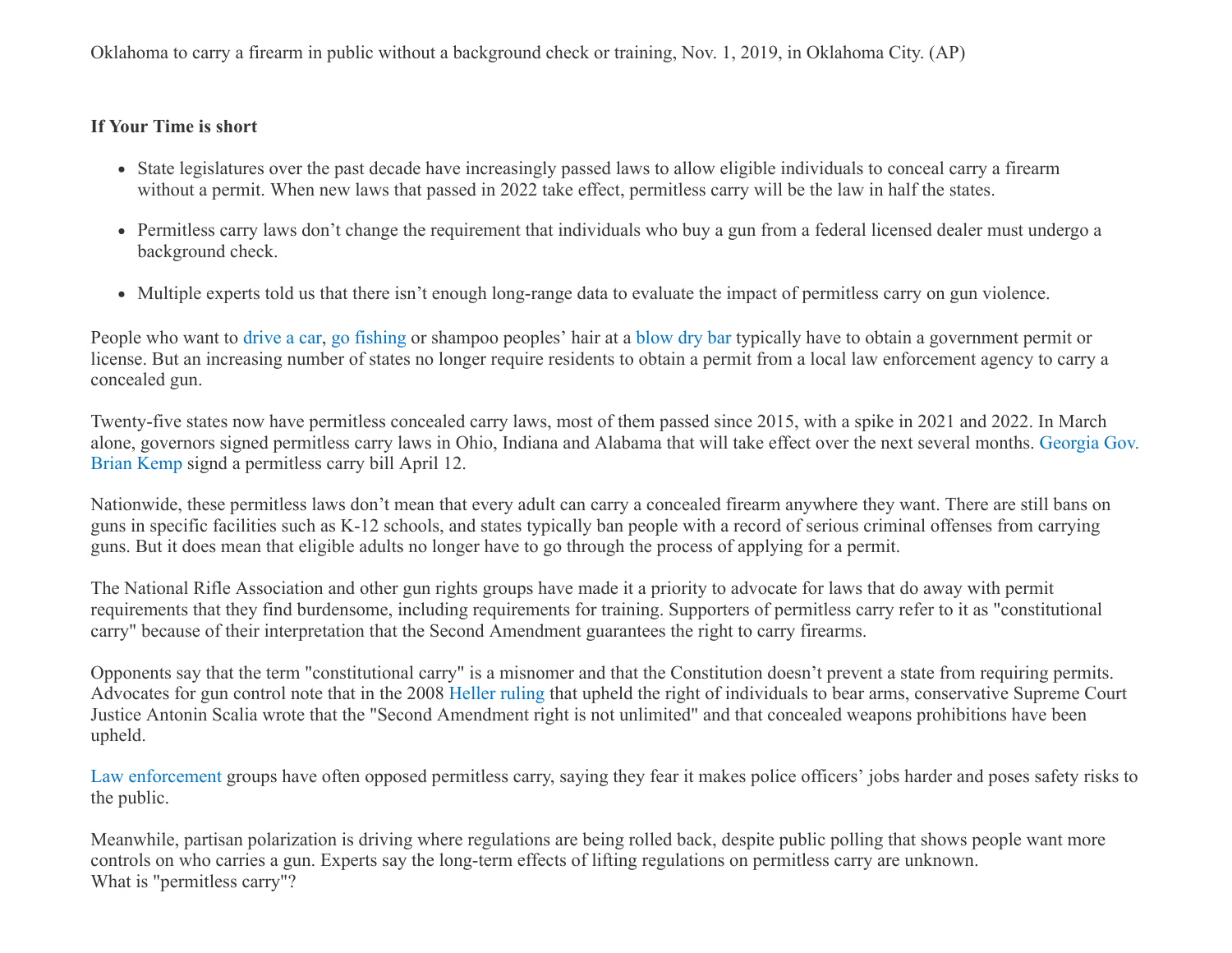In the late 20th century, some states began to grant law enforcement discretion to issue permits, often called conceal carry permits, to people who passed background checks and received safety training or demonstrated a need to carry hidden guns in public.

There are two main approaches to permit laws: "shall issue" and "may issue." States that have "shall issue" laws require law enforcement officials to give someone a permit if they meet a basic list of requirements, such as completing a training course or meeting an age requirement. In "may issue" states, law enforcement officials have more discretion to reject an applicant. For example, a police chief could reject people with a history of domestic violence or drunkenness even if they had not been convicted of a felony.

Until 2011, Vermont was the only state to not require residents to obtain a permit to carry a concealed firearm. Over the past decade, an increasing number of states have passed permitless carry laws even though law enforcement associations opposed it.

Police leaders said that permit laws allowed police to make sure that applicants met at least some basic requirements, including training in how to handle a firearm. While such requirements were often less than stringent, they did lead to some rejections. In [Ohio in 2021](https://www.ohioattorneygeneral.gov/Files/Reports/Concealed-Carry-Annual-Reports-(PDF)/2021-CCW-Annual-Report), county sheriffs issued 202,920 licenses and denied licenses to 2,668 applicants who failed to meet state-mandated requirements.

Gary Wolske, president of Ohio's Fraternal Order of Police, wrote in an [op-ed](https://www.dispatch.com/story/opinion/columns/guest/2021/12/22/what-does-fraternal-order-police-ohio-say-constitutional-carry/8986889002/) in the Columbus Dispatch that his state's concealed carry law struck the right balance of constitutional protections and public safety.

"It's a clear nod to individual freedom, embedded in the gun rights of the Second Amendment as well as similar protections in the Ohio Constitution," he wrote. "But it also takes seriously the government's responsibility for public safety and, in that equation, it's the everpresent compromise."

Charmaine McGuffey, sheriff in Hamilton County, which includes Cincinnati, said people without training on how to handle a gun are a risk to public safety.

"I have many, many years of firearm training and I am usually at 90% accuracy," [McGuffey told Cincinnati's WLWT in March.](https://www.wlwt.com/article/sheriff-mcguffey-says-signing-of-concealed-carry-bill-not-well-thought-out-for-high-population-areas/39438512#) "In a highstress situation, my accuracy or that of any trained officer will go down by about 40%. This is something that needs to be considered when we allow untrained and unlicensed individuals to walk the streets of Hamilton County with concealed weapons."

The states that have approved permitless carry laws are: Alabama, Alaska, Arizona, Arkansas, Idaho, Indiana, Iowa, Georgia, Kansas, Kentucky, Maine, Mississippi, Missouri, Montana, New Hampshire, North Dakota, Ohio, Oklahoma, South Dakota, Tennessee, Texas, Utah, Vermont, West Virginia, and Wyoming.

The [Ohio law](https://search-prod.lis.state.oh.us/solarapi/v1/general_assembly_134/bills/sb215/EN/05/sb215_05_EN?format=pdf) that takes effect in June means that gun owners no longer have to complete eight hours of training. And if stopped by law enforcement, they no longer have to "promptly inform" officers that they are carrying a gun.

Wolske said the new law puts the onus on officers pulling over people during traffic stops to ask if they are carrying a gun. That could put people on the defensive and escalate situations, Wolske said.

The Buckeye Firearms Association, which advocated for the Ohio permitless law, argued that bearing arms is a constitutional right, so government should not be able to mandate anything, "including fees, training, licensing, etc. We support the idea of training, but we do not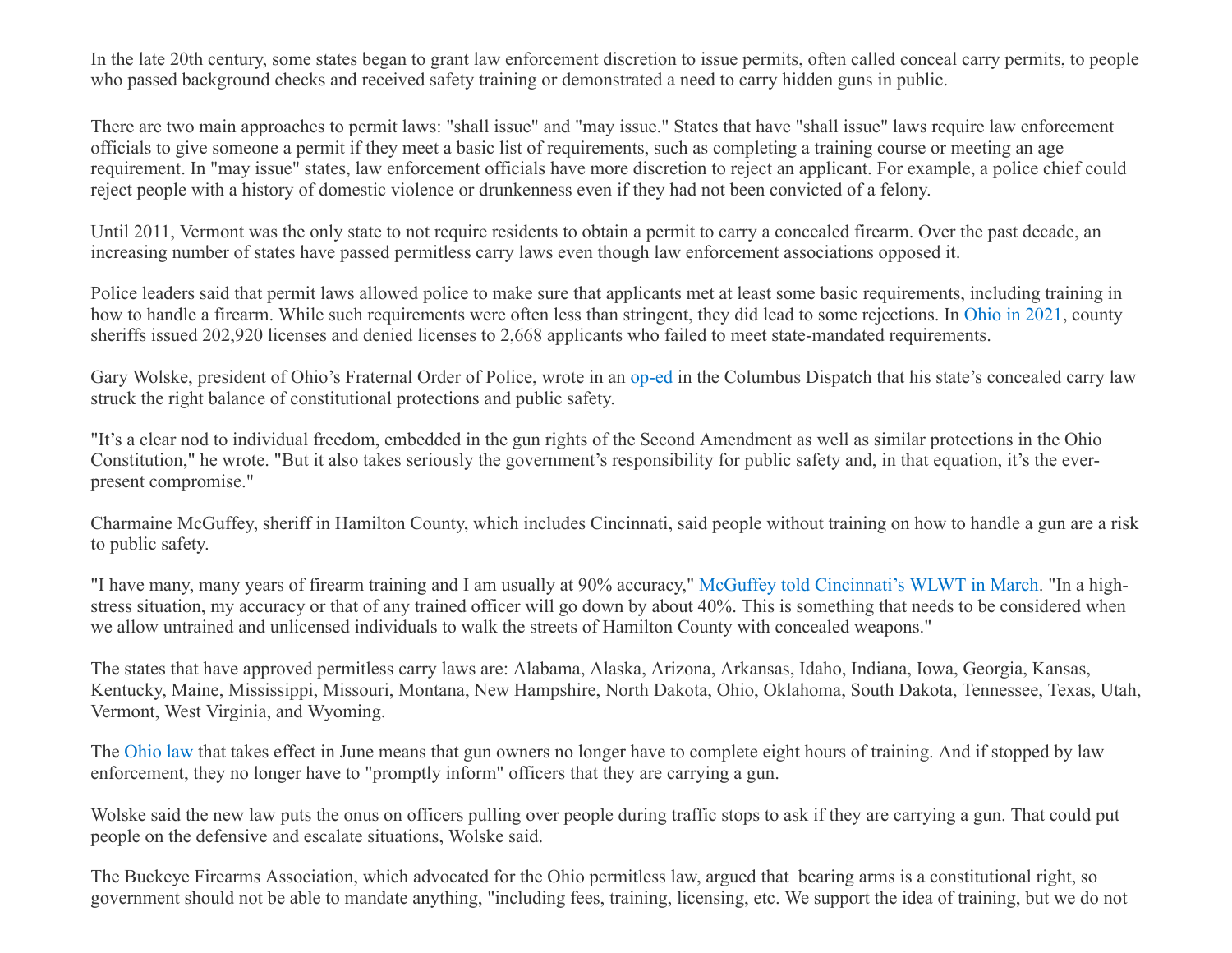The new permitless carry laws have generally passed along party lines with only Republican support. There were exceptions in some states, however. Indiana State Sen. Kyle Walker, a Republican and lifetime NRA member, [tweeted](https://twitter.com/KyleCWalker/status/1501377688308797447?ref_src=twsrc%5Etfw%7Ctwcamp%5Etweetembed%7Ctwterm%5E1501377688308797447%7Ctwgr%5E%7Ctwcon%5Es1_&ref_url=https%3A%2F%2Fabcnews.go.com%2FUS%2Fpermitless-gun-carry-laws-draw-opposition-law-enforcement%2Fstory%3Fid%3D83346946) in March that he opposed the permitless carry bill because of opposition by Indiana law enforcement associations and his constituents.

It's important to note that state permitless laws don't change [federal law](https://www.politifact.com/truth-o-meter/statements/2018/feb/22/viral-image/fact-checking-meme-id-requirements-buying-guns-vot/) that requires federally licensed gun sellers to run background checks for sales to an unlicensed buyer. The law bans firearm transfers to people who were convicted of serious crimes or committed to a mental institution.

Private sellers without a federal license, though, don't have to meet the same requirement for background checks. And President Joe Biden's campaign promise to require background checks on all sales has [stalled](https://www.politifact.com/truth-o-meter/promises/biden-promise-tracker/promise/1536/require-background-checks-all-gun-sales/) due to opposition in the Senate. Why have states been loosening gun laws?

States are passing laws to allow permitless carry despite polls showing the majority of respondents oppose such policies.

[Pew Research Center](https://www.pewresearch.org/fact-tank/2021/09/13/key-facts-about-americans-and-guns/) found in 2021 that majorities in both parties oppose allowing people to carry concealed firearms without a permit. [Gallup](https://news.gallup.com/poll/1645/guns.aspx) found in 2021 that 52% of respondents wanted stricter gun laws. Some state polls, including in [Texas](https://www.texastribune.org/2021/05/03/texas-voters-legislature-poll/) and [Georgia,](https://www.ajc.com/politics/ajc-poll-georgians-oppose-permit-less-gun-carry-repeal-of-roe-v-wade/AWT3EBPIY5GYLINCHDRERGIKSQ/) show the majority of respondents want individuals to obtain a license before carrying a concealed weapon.

Amid support for gun control, why then do we see states continuing to relax gun control laws?

The answer lies in partisan politics, said Kristin A. Goss, a Duke University professor of public policy and political science.

"In recent years, the parties have 'sorted' over gun policy, meaning that if you tell me your position on gun control, I can very reliably guess your political party. As a result of this sorting, Republican lawmakers no longer have to worry about alienating, say, pro-regulation women, and Democrats don't have to worry about alienating, say, gun-owning men," Goss said. "As the parties have diverged, so too have state gun laws. With minor exceptions, red states (like Ohio, Indiana, and Alabama) have been loosening their gun laws – particularly around concealed carry – while blue states have been tightening them."

The U.S. Supreme Court may force one of the states with the strictest gun laws, New York, to change its century-old permit law. The court is expected to rule by June on the [law](https://www.nysenate.gov/legislation/laws/PEN/400.00) that requires anyone who applies for a license to carry a concealed handgun to show proper cause. What is the impact on public safety?

Multiple experts told us that there isn't enough long-range data to evaluate the impact of permitless carry on gun violence.

David Hemenway, director of the Harvard Injury Control Research Center, said there are many unanswered questions about the impact of permitless carry laws. It's also a challenge for researchers to determine the impact of permitless carry because multiple factors can influence gun violence.